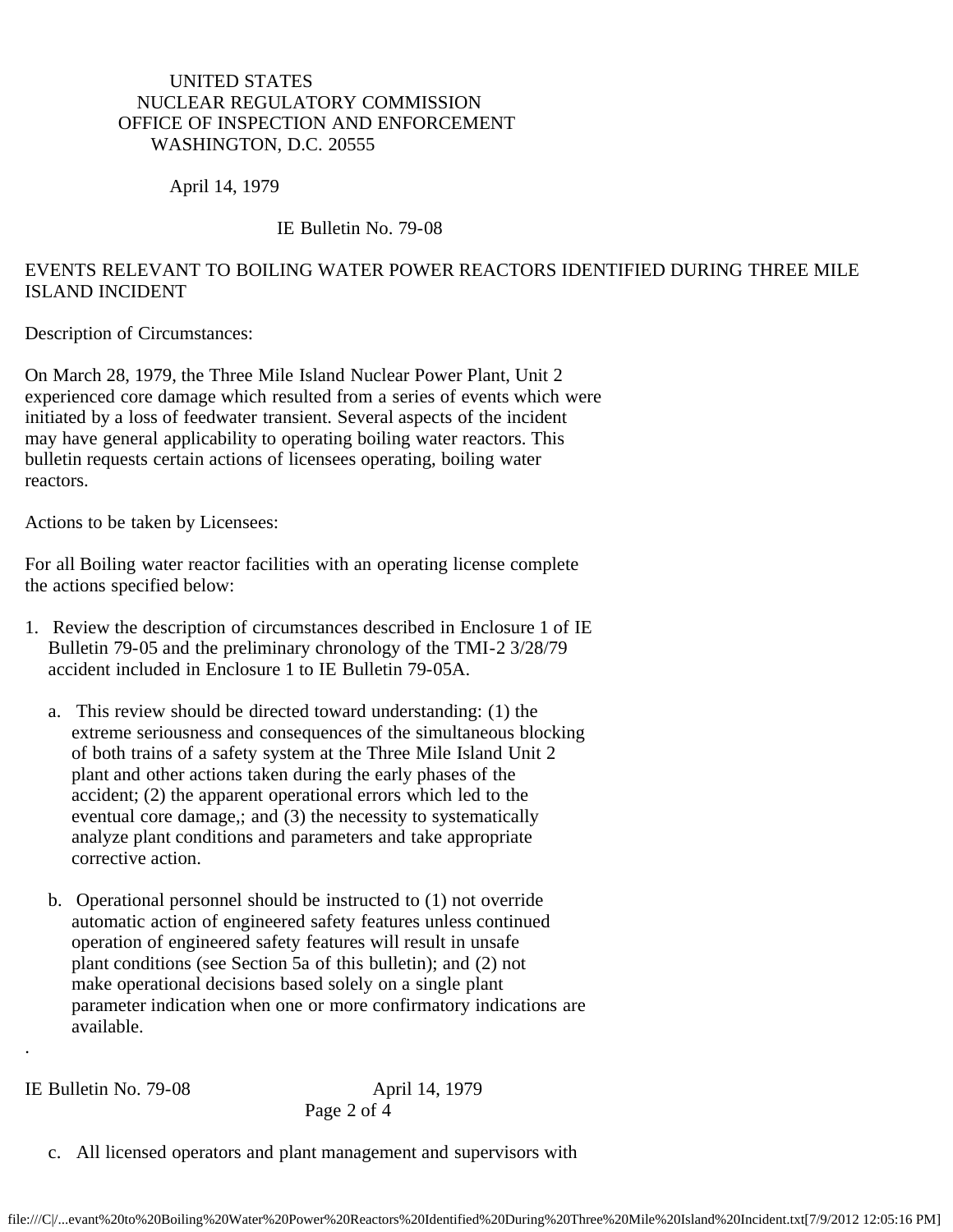operational responsibilities shall participate in this review and such participation shall be documented in plant records.

- 2. Review the containment isolation initiation design and procedures, and prepare and implement all changes necessary to initiate containment isolation, whether manual or automatic, of all lines whose isolation does not degrade needed safety features or cooling capability, upon automatic initiation of safety injection.
- 3. Describe the actions, both automatic and manual, necessary for proper functioning of the auxiliary heat removal systems (e.g., RCIC) that are used when the main feedwater system is not operable. For any manual action necessary, describe in summary form the procedure, by which this action is taken in a timely sense.
- 4. Describe all uses and types of vessel level indication for both automatic and manual initiation of safety systems. Describe other redundant instrumentation which the operator might have to give the same information regarding plant status. Instruct operators to utilize other available information to initiate safety systems.
- 5. Review the action directed by the operating procedures and training instructions to ensure that:
	- a. Operators do not override automatic actions of engineered safety features, unless continued operation of engineered safety features will result in unsafe plant conditions (e.g. vessel integrity).
	- b. Operators are provided additional information and instructions to not rely upon vessel level indication alone for manual actions, but to also examine other plant parameter indications in evaluating plant conditions.
- 6. Review all safety-related valve positions, positioning requirements and positive controls to assure that valves remain positioned (open or closed) in a manner to ensure the proper operation of engineered safety features. Also review related procedures, such as those for maintenance, testing, plant and s stem startup, and supervisory periodic (e.g., daily/shift checks,) surveillance to to ensure that such valves are returned to their correct positions following necessary manipulations and are maintained in their proper positions during all operational modes.

.

IE Bulletin No. 79-08 April 14, 1979 Page 3 of 4

7. Review your operating modes and procedures for all systems designed to transfer potentially radioactive gases and liquids out of the primary containment to assure that undesired pumping, venting or other release of radioactive liquids and gases will not occur inadvertently.

 In particular, ensure that such an occurrence would not be caused by the resetting of engineered safety features instrumentation. List all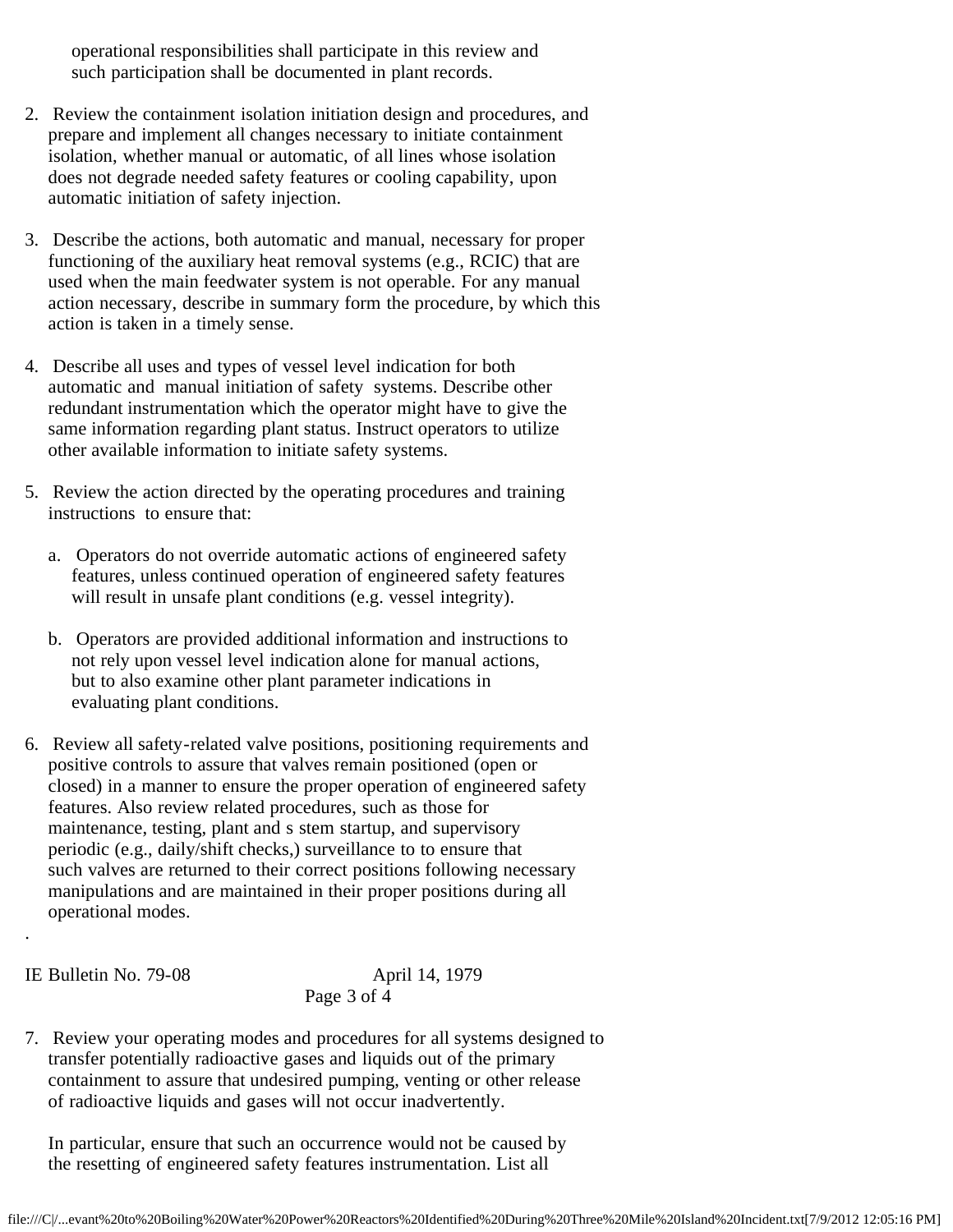such systems and indicate:

- a. Whether interlocks exist to prevent transfer when high radiation indication exists, and
- b. Whether such systems are isolated by the containment isolation signal.
- c. The basis on which continued operability of the above features is assured.
- 8. Review and modify as necessary your maintenance and test procedures to ensure that they require:
	- a. Verification, by test or inspection, of the operability of redundant safety-related systems prior to the removal of any safety-related system from service.
	- b. Verification of the operability of all safety-related systems when they are returned to service following maintenance or testing.
	- c. Explicit notification of involved reactor operational personnel whenever a safety-related system is removed from and returned to service.
- 9. Review your prompt reporting procedures for NRC notification to assure that-NRC is notified within one hour of the time the reactor is not in a controlled or expected condition of operation. Further, at that time an open continuous communication channel shall be established and maintained with NRC.
- 10. Review operating modes and procedures to deal with significant amounts of hydrogen gas that may be generated during a transient or other accident that would either remain inside the primary, system or be released to the containment.

IE Bulletin No. 79-08 April 14, 1979

.

Page 4 of 4

11. Propose changes, as required, to those technical specifications which must be modified as a result of your implementing the items above.

For all boiling water reactor facilities with an operating license, respond to Items 1-10 within 10 days of the receipt of this Bulletin. Respond to item 11 (Technical Specification Change proposals) in 30 days.

Reports should be submitted to the Director of the appropriate NRC Regional Office and a copy should be forwarded to the NRC Office of Inspection and Enforcement, Division of Reactor Operations Inspection, Washington, D.C. 20555.

For all other power reactors with an operating license or construction permit, this Bulletin is for information purposes and no written response is